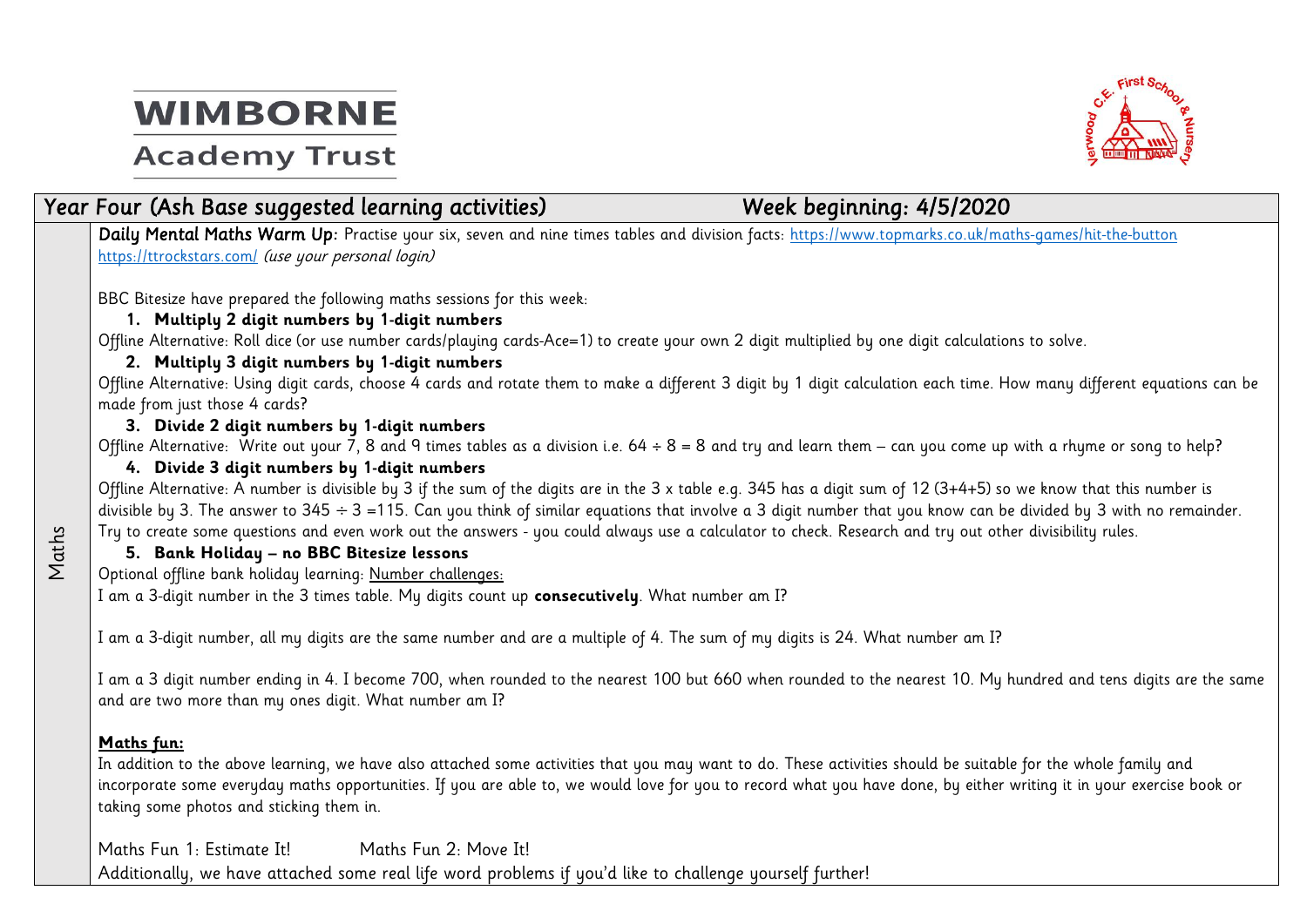### **Academy Trust**

BBC Bitesize have prepared the following English sessions for this week:

#### 1. **Using paragraphs correctly**

Offline Alternative: The opening/ lead sentence in a paragraph should tell the reader what this paragraph is going to be about. During today's walk, the most bizarre thing happened. This opening sentence tells the reader that the content of this paragraph will focus on the unusual event that happened on this person's walk. Write a selection of short paragraphs (fiction or non-fiction) and try to make sure that your opening sentence sets the tone for what this paragraph will consist of.

#### 2. **Using fronted adverbials**

Offline Alternative: Sort the following fronted adverbials into the correct group (Where, When and How) and then use them in a sentence. Above the clouds, Outside, Without a sound, Yesterday, As quick as a flash, Back at the house, Without warning, Nearby, Immediately, In the morning, Just then, In the distance, Happily, Far away, Courageously, Later, Unexpectedly

#### 3. **Coordinating conjunctions**

Writing

Offline Alternative: The coordinating conjunctions are: **for, and, nor, but, or, yet, so**. Conjunctions are used to link two clauses together to make a longer sentence. Can you create some sentences about an elephant that use one of the conjunctions in each sentence? You might need to use a dictionary to look up some of the words - they're not all easy!

#### 4. **Reading Lesson - Dindy and the Elephant by Elizabeth Laird**

Offline Alternative: Write a letter to the author of your favourite book or a book you have read recently – you could say what you like or dislike about the book, or give ideas for what else you would like included in the book.

#### 5. **Bank holiday! No BBC Bitesize lessons**

Offline Alternative: A recount is where you write about something you have done. Pick something you have done recently and write a short recount of what you did. Remember to include detail, write in chronological order and include feelings and opinions. Can you add in some fronted adverbials at the start of your sentences to? See the fronted adverbial word bank sheet to help you!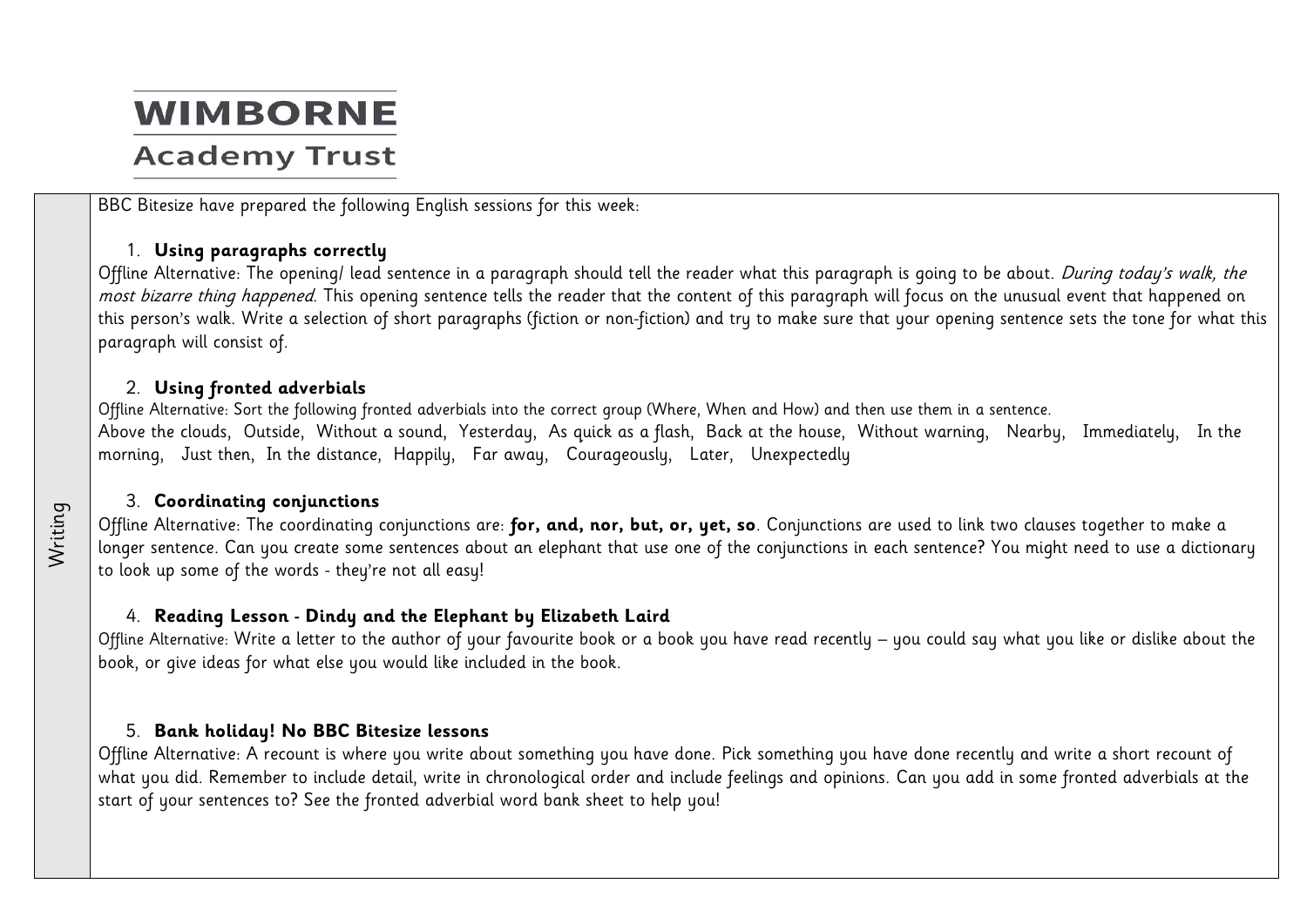### **Academy Trust**

#### **Additional, optional challenge: Riddle me this…**

Can you create a riddle or two about some of the things in your house or garden. Each riddle should have 5 or more clues and give hints about the object without giving it away. Your descriptive skills will come in handy so think about what the item looks like, what it is used for and what it does. Remember, you want to make it tricky so when arranging your clues, put the harder ones at the start.

Daily reading and keeping reading record books up to date.

Read a story of your choice. Think about: What is your favourite part of the story? Why? Who would you recommend this story to and what are the reasons for this? You could use the Oxford Owl website to do this, (you can search by age, level and book type). [www.oxfordowl.co.uk/](http://www.oxfordowl.co.uk/) (Login: Class Name: vfsash Password: VFS19)

'The Moon' Reading Comprehension Activity. This comprehension includes different levels of questions, including inference and retrieval questions. Please see attachment.

Write a book review on either of the above texts (or of any other books that you have at home!). What happens? Did you find the plot interesting? Are there any plot twists? Who are the main characters? Who was your favourite character? Why? Did you like the book? What was your favourite part? Why? Would you recommend this book to a friend? Why or why not?

This week we would like you to practise spelling the following words from the Year 3 and 4 Spelling list:

describe decide different difficult disappear grammar group guard

**CHALLENGE**: Can you write these words into sentences? What about all of the words in one sentence?

Spelling Focus **Handwriting**: Complete the handwriting Week 7 learning sheet, either by using the sheet or by copying the words into your home learning book.

Topic See the VE Day topic learning attached.

Reading

Spelling Focus